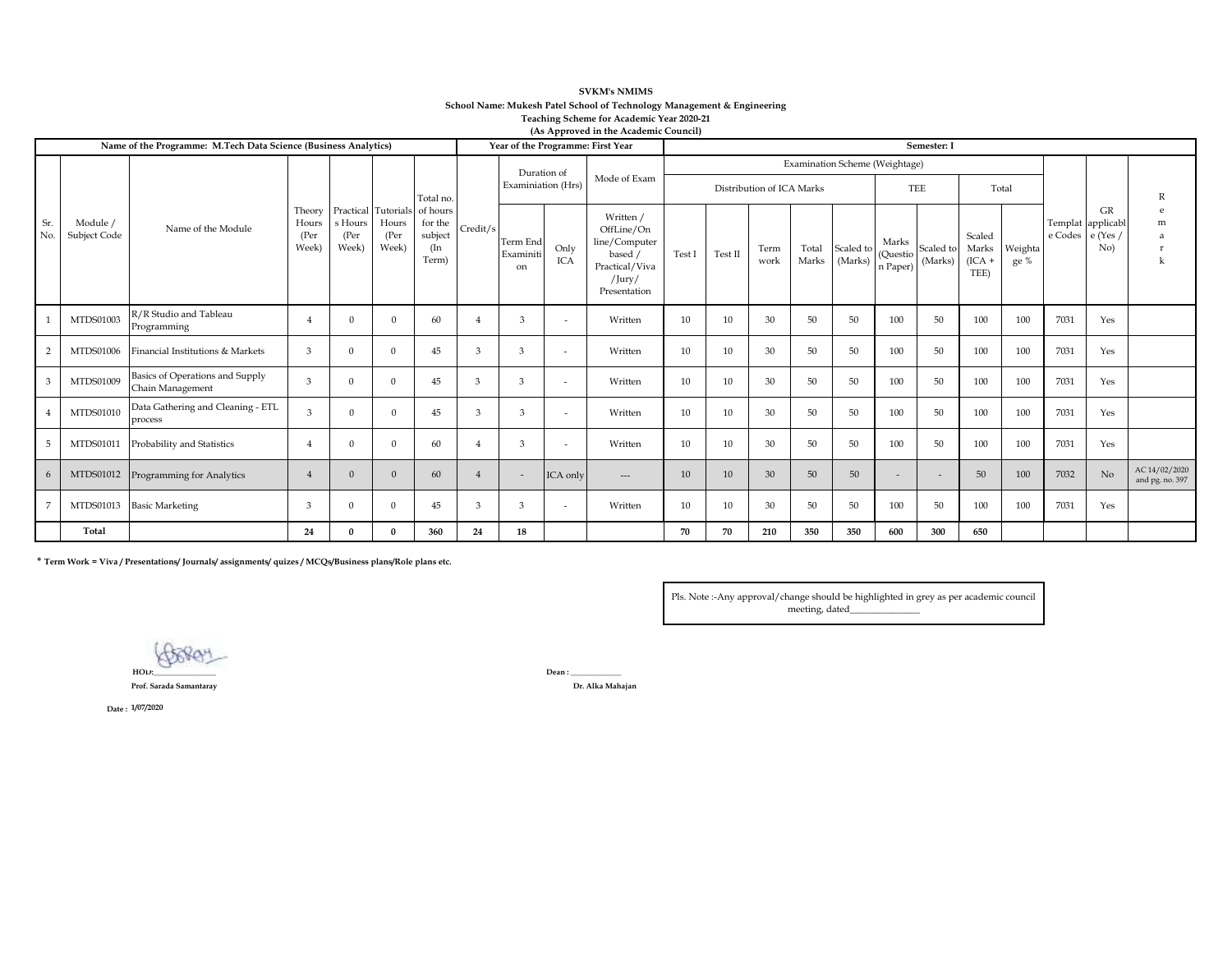## **SVKM's NMIMS**

## **School Name: Mukesh Patel School of Technology Management & Engineering**

| Teaching Scheme for Academic Year 2020-21 |  |  |  |  |  |
|-------------------------------------------|--|--|--|--|--|
|-------------------------------------------|--|--|--|--|--|

|                |                                 | Name of the Programme: M. Tech Data Science (Business Analytics) |                                   | Year of the Programme: First Year     |                                     |                                                          |                |                                                |                    |                                                                                              | Semester: II    |            |                           |                |                      |                                |                          |                                     |                 |                   |                                  |                                  |
|----------------|---------------------------------|------------------------------------------------------------------|-----------------------------------|---------------------------------------|-------------------------------------|----------------------------------------------------------|----------------|------------------------------------------------|--------------------|----------------------------------------------------------------------------------------------|-----------------|------------|---------------------------|----------------|----------------------|--------------------------------|--------------------------|-------------------------------------|-----------------|-------------------|----------------------------------|----------------------------------|
|                |                                 |                                                                  |                                   |                                       |                                     | Total no.<br>of hours<br>for the<br>subject (In<br>Term) |                | Duration of                                    |                    |                                                                                              |                 |            |                           |                |                      | Examination Scheme (Weightage) |                          |                                     |                 |                   |                                  |                                  |
|                |                                 | Name of the Module                                               |                                   |                                       |                                     |                                                          |                | Examiniation (Hrs)                             |                    | Mode of Exam                                                                                 |                 |            | Distribution of ICA Marks |                |                      |                                | TEE                      |                                     | Total           |                   |                                  |                                  |
| Sr.<br>No.     | Module /<br><b>Subject Code</b> |                                                                  | Theory<br>Hours<br>(Per)<br>Week) | Practicals<br>Hours<br>(Per)<br>Week) | Tutorials<br>Hours<br>(Per<br>Week) |                                                          | Credit/s       | Term End<br>Examinitio Only ICA<br>$\mathbf n$ |                    | Written /<br>OffLine/On<br>line/Computer<br>based /<br>Practical/Viva<br>/Jury/ Presentation | Test I          | Test $\Pi$ | Term<br>work              | Total<br>Marks | Scaled to<br>(Marks) | Marks<br>(Question<br>Paper)   | Scaled to<br>(Marks)     | Scaled<br>Marks<br>$(ICA +$<br>TEE) | Weightag<br>e % | Template<br>Codes | GR<br>applicabl<br>e(Yes/<br>No) | m                                |
|                | MTDS02001                       | <b>Big Data Technology</b>                                       | $\overline{4}$                    | $\mathbf{0}$                          | $\Omega$                            | 60                                                       |                | 3                                              | $\sim$             | Written                                                                                      | 10              | 10         | 30                        | 50             | 50                   | 100                            | 50                       | 100                                 | 100             | 7031              | Yes                              |                                  |
| $\overline{2}$ |                                 | MTDS02002 Advanced Statistical Learning                          | $\overline{4}$                    | $\mathbf{0}$                          | $\mathbf{0}$                        | 60                                                       |                | 3                                              | $\sim$             | Written                                                                                      | 10 <sup>1</sup> | 10         | 30                        | 50             | 50                   | 100                            | 50                       | 100                                 | 100             | 7031              | Yes                              |                                  |
| 3              | MTDS02004                       | <b>Business Visualization</b>                                    | $\overline{2}$                    | $\Omega$                              | $\Omega$                            | 30                                                       | $\overline{2}$ | $\sim$                                         | Only<br><b>ICA</b> | Online                                                                                       | 10              | 10         | 30                        | 50             | 50                   |                                | $\overline{\phantom{a}}$ | 50                                  | 100             | 7032              | No                               |                                  |
| $\overline{4}$ |                                 | MTDS02005 Python Programming                                     | 2                                 | $\Omega$                              | $\Omega$                            | 30                                                       | 2              | $\overline{\phantom{a}}$                       | Only<br><b>ICA</b> | Online                                                                                       | 10              | 10         | 30                        | 50             | 50                   |                                | $\sim$                   | 50                                  | 100             | 7032              | No                               |                                  |
| 5              |                                 | MTDS02006 Operations Research                                    | 3                                 | $\mathbf{0}$                          | $\Omega$                            | 45                                                       | 3              | 3                                              |                    | Written                                                                                      | 10              | 10         | 30                        | 50             | 50                   | 100                            | 50                       | 100                                 | 100             | 7031              | Yes                              | AC 14/02/2020<br>and pg. no. 398 |
| 6              | MTDS02007                       | Research Project                                                 | $\overline{2}$                    | $\mathbf{0}$                          | $\mathbf{0}$                        | 30                                                       | 2              | $\sim$                                         | Only<br><b>ICA</b> | $\overline{\phantom{a}}$                                                                     | 10              | 10         | 30                        | 50             | 50                   |                                | $\sim$                   | 50                                  | 100             | 7032              | No                               |                                  |
| $\overline{7}$ | MTDS02011                       | Machine Learning and Data Mining                                 | $\overline{4}$                    | $\Omega$                              | $\Omega$                            | 60                                                       |                | 3                                              |                    | Written                                                                                      | 10              | 10         | 30                        | 50             | 50                   | 100                            | 50                       | 100                                 | 100             | 7031              | Yes                              |                                  |
|                |                                 | Elective (Any one)                                               |                                   |                                       |                                     |                                                          |                |                                                |                    |                                                                                              |                 |            |                           |                |                      |                                |                          |                                     |                 |                   |                                  |                                  |
| 8              | MTDS02014                       | <b>Marketing Analytics</b>                                       | $\overline{4}$                    | $\mathbf{0}$                          | $\Omega$                            | 60                                                       |                | 3                                              | $\sim$             | Written                                                                                      | 10              | 10         | 30                        | 50             | 50                   | 100                            | 50                       | 100                                 | 100             | 7031              | Yes                              |                                  |
| 9              | MTDS02017                       | Advanced Supply Chain Analytics                                  | $\overline{4}$                    | $\overline{0}$                        | $\mathbf{0}$                        | 60                                                       |                | 3                                              | $\sim$             | Written                                                                                      | 10 <sup>1</sup> | 10         | 30                        | 50             | 50                   | 100                            | 50                       | 100                                 | 100             | 7031              | Yes                              |                                  |
| 10             | MTDS02018                       | Finance Analytics                                                | $\overline{4}$                    | $\mathbf{0}$                          | $\Omega$                            | 60                                                       | $\overline{4}$ | 3                                              | $\sim$             | Written                                                                                      | 10              | 10         | 30                        | 50             | 50                   | 100                            | 50                       | 100                                 | 100             | 7031              | Yes                              | AC 14/02/2020<br>and pg. no. 398 |
|                | Total                           |                                                                  | 25                                | $\Omega$                              | $\Omega$                            | 375                                                      | 25             | 15                                             |                    |                                                                                              | 70              | 70         | 240                       | 400            | 400                  | 500                            | 250                      | 650                                 |                 |                   |                                  |                                  |

**\*Term Work = Viva / Presentations/ Journals/ assignments/ quizes / MCQs/Business plans/Role plans etc.**

Pls. Note :-Any approval/change should be highlighted in grey as per  $\alpha$ cademic councils meeting, dated

**HOD:\_\_\_\_\_\_\_\_\_\_\_\_\_\_\_\_ Dean : \_\_\_\_\_\_\_\_\_\_\_\_\_**

**Prof. Sarada Samantaray Dr. Alka Mahajan**

**Date : 01-07-2020**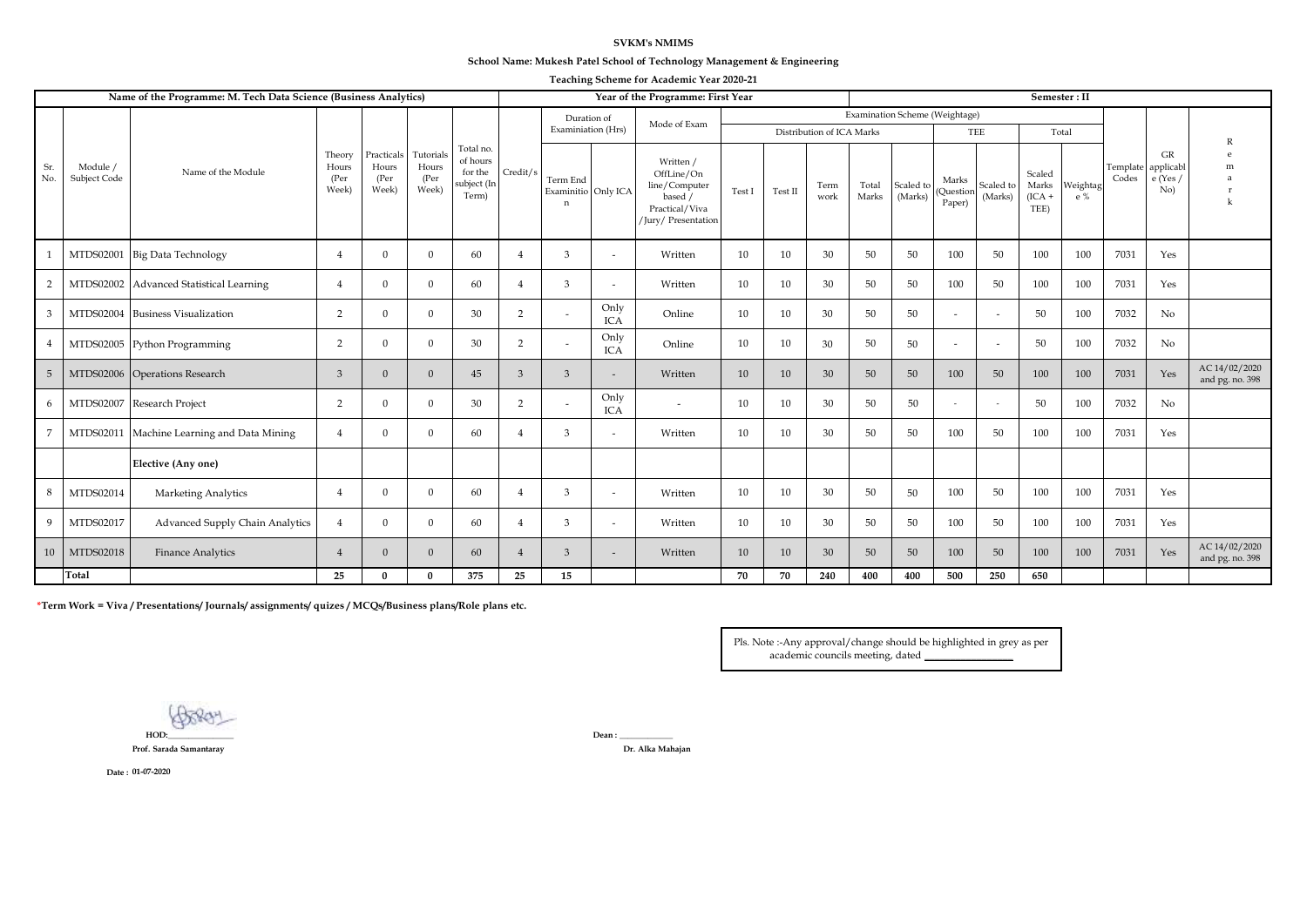## **SVKM's NMIMS School Name: Mukesh Patel School of Technology Management & Engineering Teaching Scheme for Academic Year 2020-21 (As Approved in the Academic Council)**

|                |                          | Name of the Programme: M. Tech Data Science (Business Analytics) | Year of the Programme: Second Year |                                                         |                    |                                                          |               |                                   |                          |                                                                                              | Semester: III |                                            |                           |                                |                      |                              |                      |                                     |           |                             |                     |                                  |
|----------------|--------------------------|------------------------------------------------------------------|------------------------------------|---------------------------------------------------------|--------------------|----------------------------------------------------------|---------------|-----------------------------------|--------------------------|----------------------------------------------------------------------------------------------|---------------|--------------------------------------------|---------------------------|--------------------------------|----------------------|------------------------------|----------------------|-------------------------------------|-----------|-----------------------------|---------------------|----------------------------------|
|                |                          | Name of the Module                                               | Theory<br>Week)                    |                                                         |                    |                                                          |               | Duration of<br>Examiniation (Hrs) |                          | Mode of Exam                                                                                 |               |                                            | Distribution of ICA Marks | Examination Scheme (Weightage) |                      | TEE                          |                      |                                     | Total     |                             |                     |                                  |
| Sr.<br>No.     | Module /<br>Subject Code |                                                                  |                                    | Practicals<br>Hours (Per Hours (Per Hours (Per<br>Week) | Tutorials<br>Week) | Total no.<br>of hours<br>for the<br>subject (In<br>Term) | Credit/s      | Term End<br>on                    | Examiniti Only ICA       | Written /<br>OffLine/On<br>line/Computer<br>based /<br>Practical/Viva<br>/Jury/ Presentation | Test          | $\operatorname{\mathsf{Test}}\nolimits\Pi$ | Term work                 | Total<br>Marks                 | Scaled to<br>(Marks) | Marks<br>(Question<br>Paper) | Scaled to<br>(Marks) | Scaled<br>Marks<br>$(ICA +$<br>TEE) | Weightage | Template applicabl<br>Codes | GR<br>e(Yes)<br>No) | m                                |
|                |                          | MTDS03008 Data Science - III                                     | $\overline{4}$                     | $\Omega$                                                | $\Omega$           | 60                                                       |               | 3                                 | $\overline{\phantom{a}}$ | Written                                                                                      | 10            | 10                                         | 30                        | 50                             | 50                   | 100                          | 50                   | 100                                 | 100       | 7031                        | Yes                 |                                  |
| $\overline{2}$ |                          | MTDS03009 Deep Learning                                          | $\overline{4}$                     | $\Omega$                                                | $\Omega$           | 60                                                       |               | 3                                 | $\overline{\phantom{a}}$ | Written                                                                                      | 10            | 10                                         | 30                        | 50                             | 50                   | 100                          | 50                   | 100                                 | 100       | 7031                        | Yes                 |                                  |
| 3              |                          | MTDS03010 Artificial Intelligence                                | $\overline{4}$                     | $\Omega$                                                | $\Omega$           | 60                                                       |               | 3                                 | $\overline{\phantom{a}}$ | Written                                                                                      | 10            | 10                                         | 30                        | 50                             | 50                   | 100                          | 50<br>100<br>100     |                                     |           | 7031                        | Yes                 |                                  |
|                | MTDS03011                | Sentiment, Web and Text Analytics                                | 3                                  | $\Omega$                                                | $\Omega$           | 45                                                       | $\mathcal{R}$ | 3                                 |                          | Written                                                                                      | 10            | 10                                         | 30                        | 50                             | 50                   | 100                          | 50                   | 100                                 | 100       | 7031                        | Yes                 |                                  |
|                |                          | Capstone Project (Any One)                                       |                                    |                                                         |                    |                                                          |               |                                   |                          |                                                                                              |               |                                            |                           |                                |                      |                              |                      |                                     |           |                             |                     |                                  |
| 5              |                          | MTDS03005 Advanced Financial Analytics                           | $\overline{4}$                     | $\Omega$                                                |                    | 60                                                       |               | $\sim$                            | Only<br><b>ICA</b>       | $\sim$                                                                                       | 10            | 10                                         | 30                        | 50                             | 50                   | $\sim$                       |                      | 50                                  | 100       | 7032                        | No                  |                                  |
| 6              |                          | MTDS03006 Advanced Marketing Analytics                           | $\overline{4}$                     | $\Omega$                                                | $\Omega$           | 60                                                       |               | $\overline{\phantom{a}}$          | Only<br><b>ICA</b>       |                                                                                              | 10            | 10                                         | 30                        | 50                             | 50                   | $\overline{\phantom{a}}$     |                      | 50                                  | 100       | 7032                        | No                  | AC 14/02/2020<br>and pg. no. 399 |
| 7              | MTDS03007                | Advanced Operations and Supply Chain<br>Analytics                | $\overline{4}$                     | $\Omega$                                                |                    | 60                                                       |               | Only<br>$\sim$<br><b>ICA</b>      |                          |                                                                                              | 10            | 10                                         | 30                        | 50                             | 50                   | $\overline{\phantom{0}}$     |                      | 50                                  | 100       | 7032                        | No                  |                                  |
|                | Total                    |                                                                  | 19                                 |                                                         |                    | 285                                                      | 19            | 12                                |                          |                                                                                              | 50            | 70                                         | 210                       | 350                            | 350                  | 400                          | 200                  | 550                                 |           |                             |                     |                                  |

**\*Term Work = Viva / Presentations/ Journals/ assignments/ quizes / MCQs/Business plans/Role plans etc.**

Pls. Note :- Any approval/change should be highlighted in grey as per academic councils meeting, dated

**Goove HOD:\_\_\_\_\_\_\_\_\_\_\_\_\_\_\_\_**

**Prof. Sarada Samantaray Dr. Alka Mahajan**

**Dean : \_\_\_\_\_\_\_\_\_\_\_\_\_**

**Date : 01-07-2020**